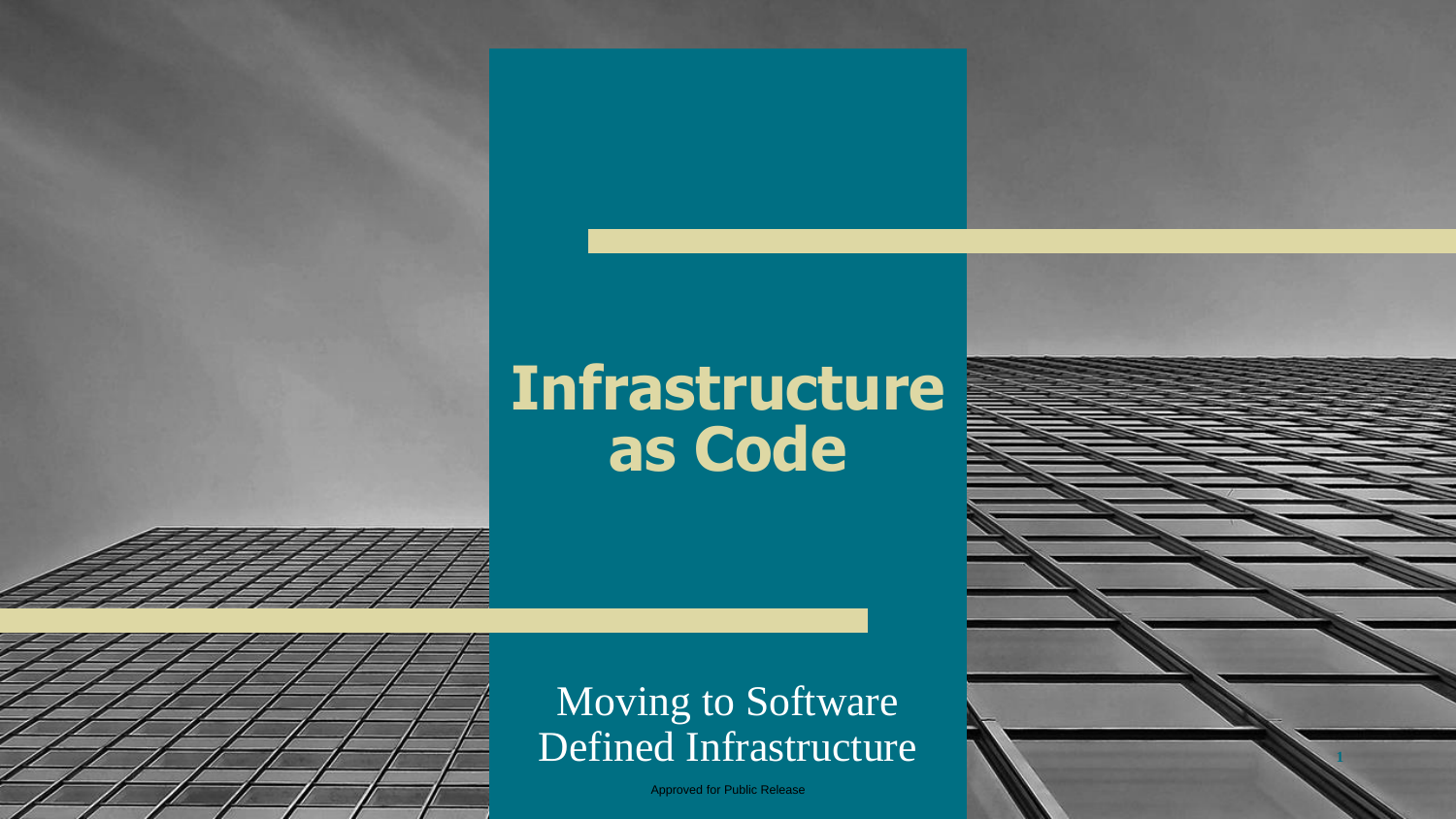

au. (Noted to M. Rubotto available at the real at

Marc Andreessen



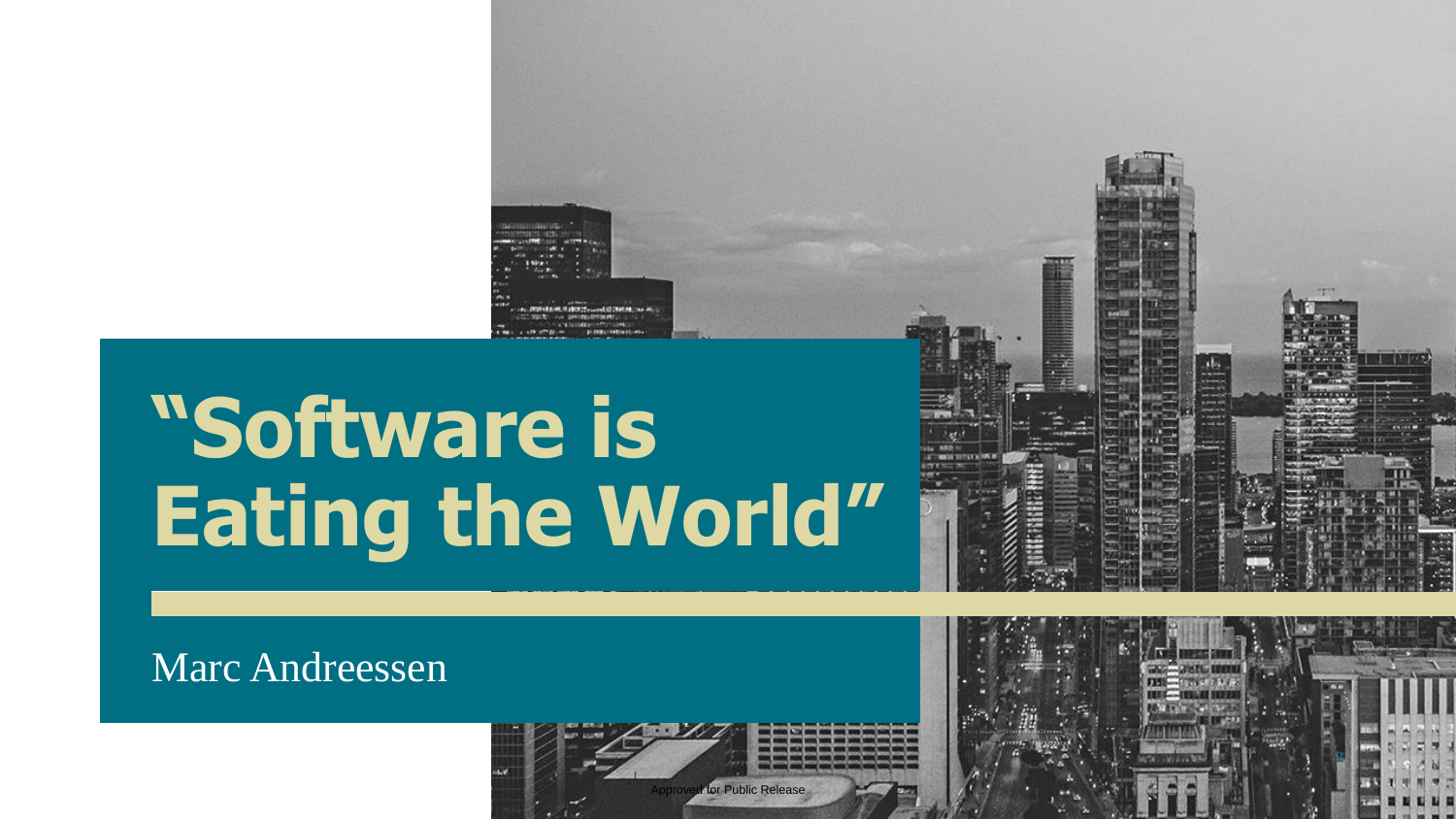### **Vision**

- Information Technology must change at the speed of Software to meet the current and future demands of the defense industry
	- The defense industry is increasingly dissatisfied with traditional acquisition methods for systems and services that require years in development and test. They are looking at methodologies like DevOps for a more tactical acquisition of products and services with shorter cycle times, faster integration  $\&$  delivery, frequent enhancements, and dynamic  $\&$ responsive product/service sustainment to combat the ever-changing cyber security threat

#### **IT Must Evolve to Meet the Challenges of Tomorrow**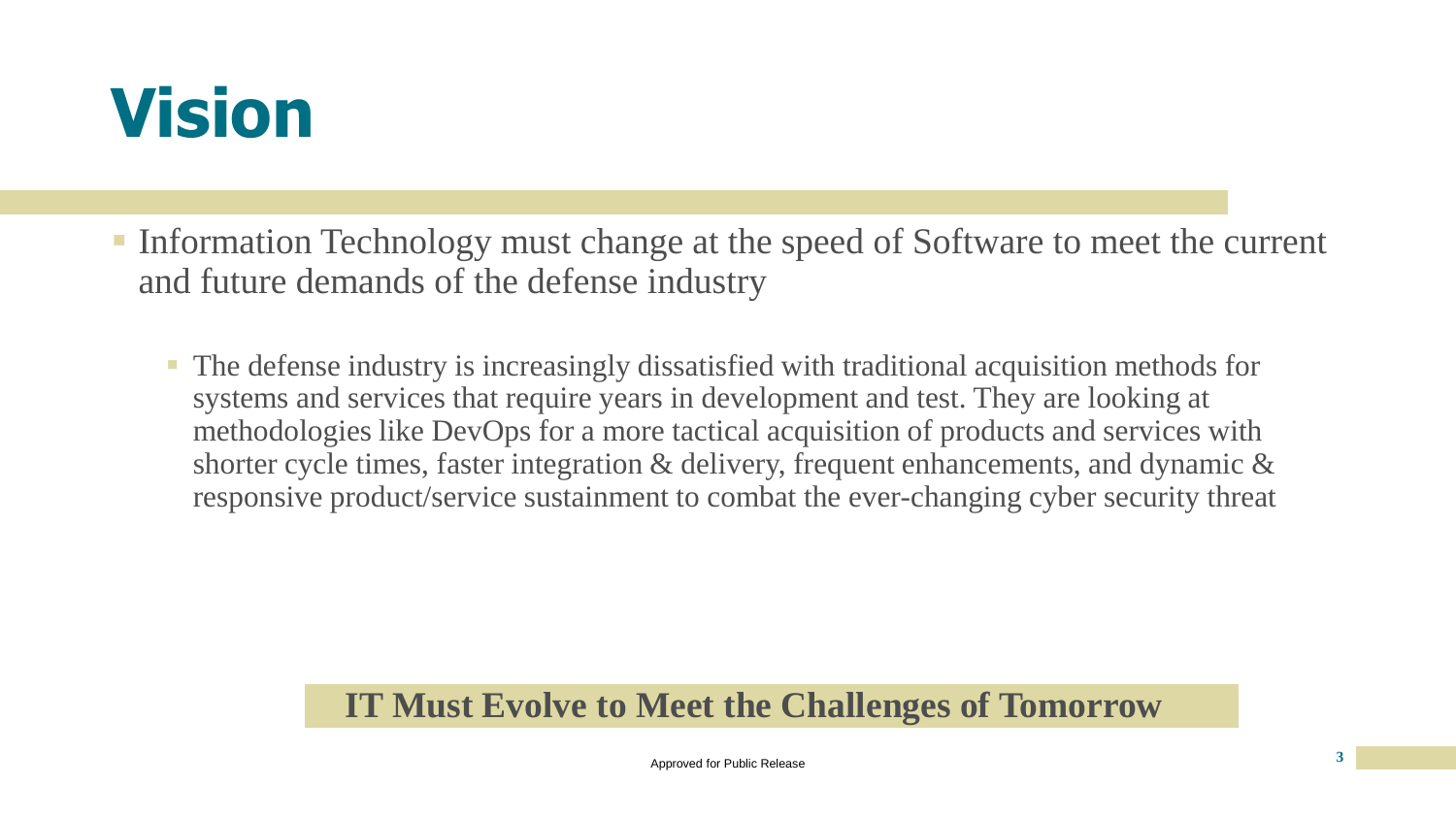# **The Problem**

- Traditional infrastructure and IT, where the focus is on hardware (servers, network, storage, power, cooling), is not able keep up with dynamic nature of development methodologies like DevOps
	- Too dependent on homogenous computing hardware
	- Too limited by network hardware
	- **Too reliant on storage hardware**
	- Hardware inefficiencies scale with the size of the system
	- Complex Dependencies (people, facilities, hardware, software)
	- **E** SLOW to change
	- **STATIC in configuration**

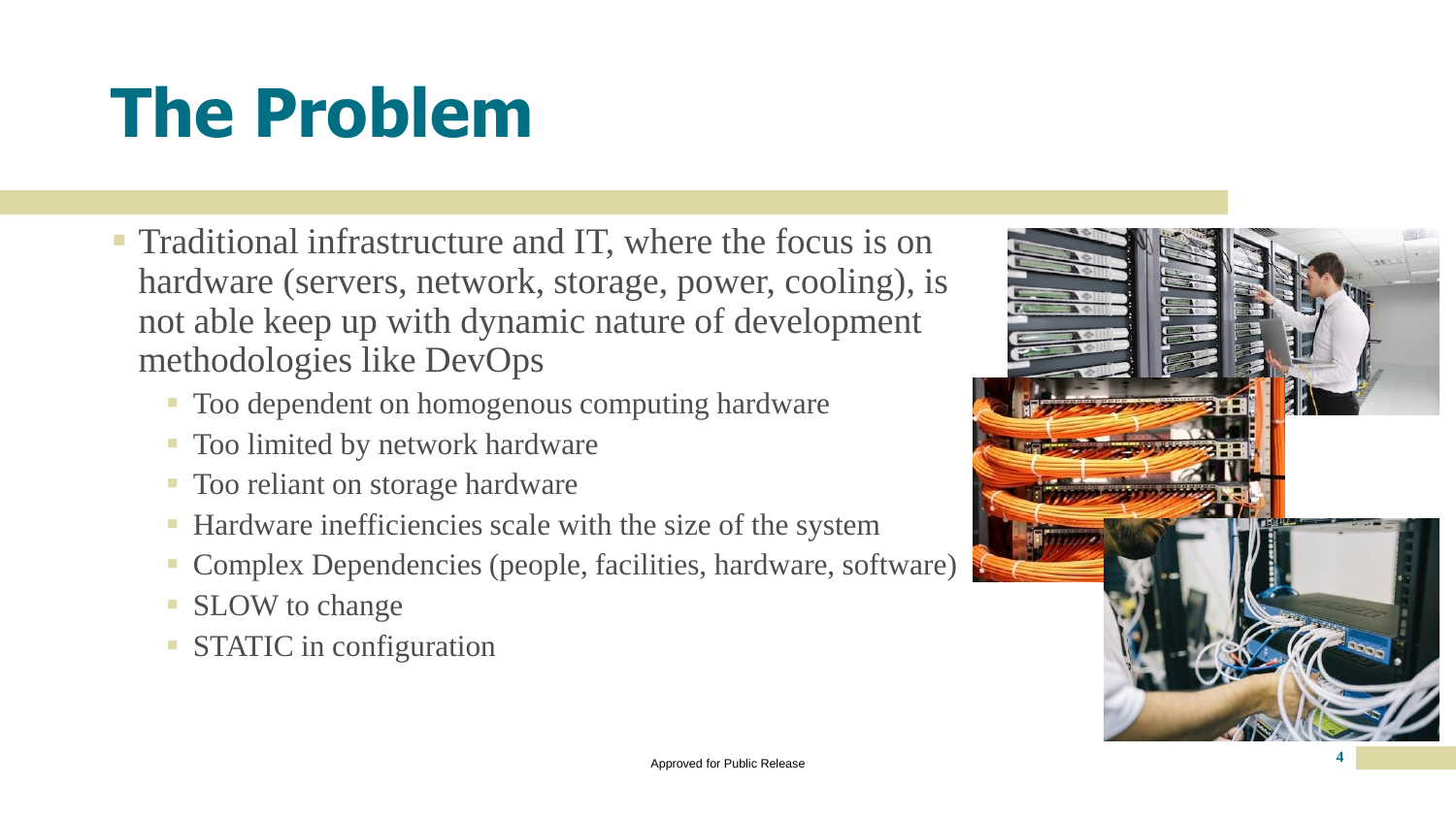# **The Speed of Software**

- Abstracting out the reliance on physical hardware (Infrastructure as Code) and reducing or eliminating the need for the human-in-the-loop intervention (Software Defined Infrastructure) for development, operations, and sustainment will enable infrastructure to perform at the speed of software
	- Automation capabilities and tools to react to real time operational needs
	- Automated deployment to provision computing, network, and storage on the fly
	- Build & Destroy at the drop of a hat to meet your development, operations, or sustainment needs
		- **FAST to change**
		- **DYNAMIC** in configuration
		- Supports DevOps, Agile, & Cloud needs
	- Get humans out-of-the-loop for repetitive and error prone tasks
	- **Exercise Scalability on demand**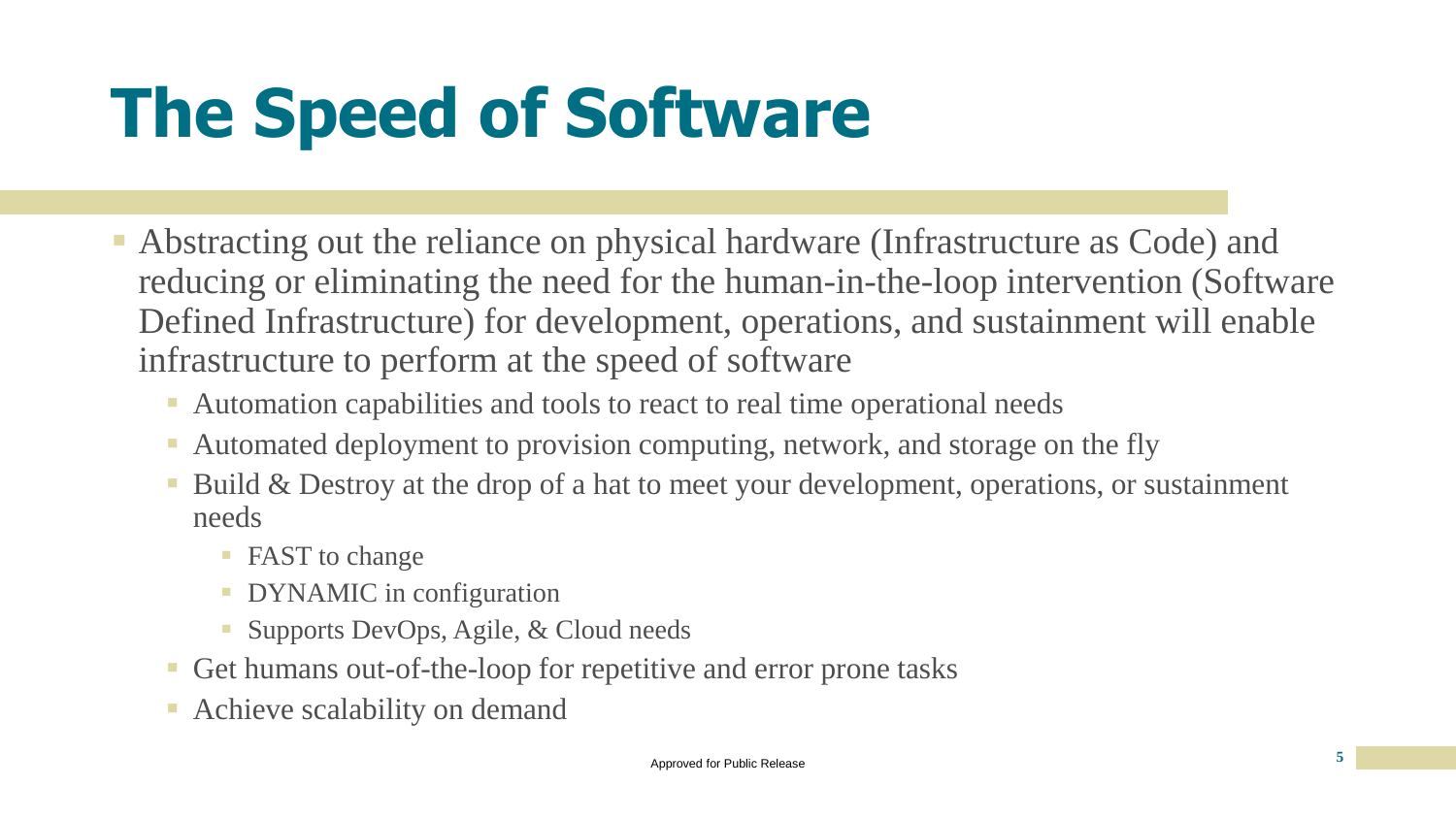## **Definitions**

- **Infrastructure as Code (IaC)** is the process of managing and provisioning computer data centers through machine-readable definition files, rather than physical hardware configuration or interactive configuration tools.
	- Wikipedia [\(https://en.wikipedia.org/wiki/Infrastructure\\_as\\_Code\)](https://en.wikipedia.org/wiki/Infrastructure_as_Code)
- **Software Defined Infrastructure (SDI)** is the definition of technical computing infrastructure entirely under the control of software with no operator or human intervention. It operates independent of any hardware-specific dependencies and is programmatically extensible.
	- Wikipedia [\(https://en.wikipedia.org/wiki/Software-defined\\_infrastructure](https://en.wikipedia.org/wiki/Software-defined_infrastructure))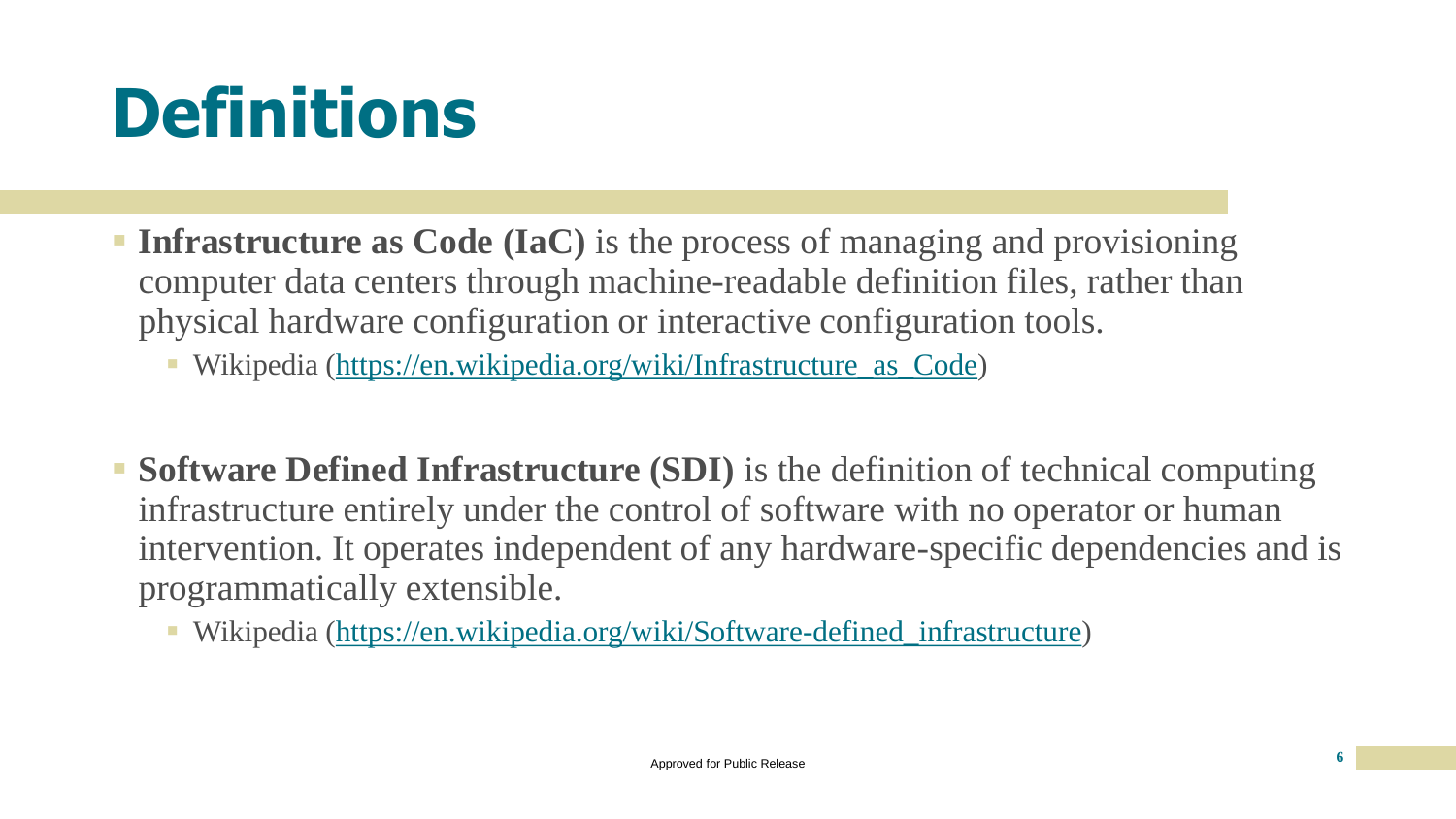# **Logical IaC & SDI**



**7**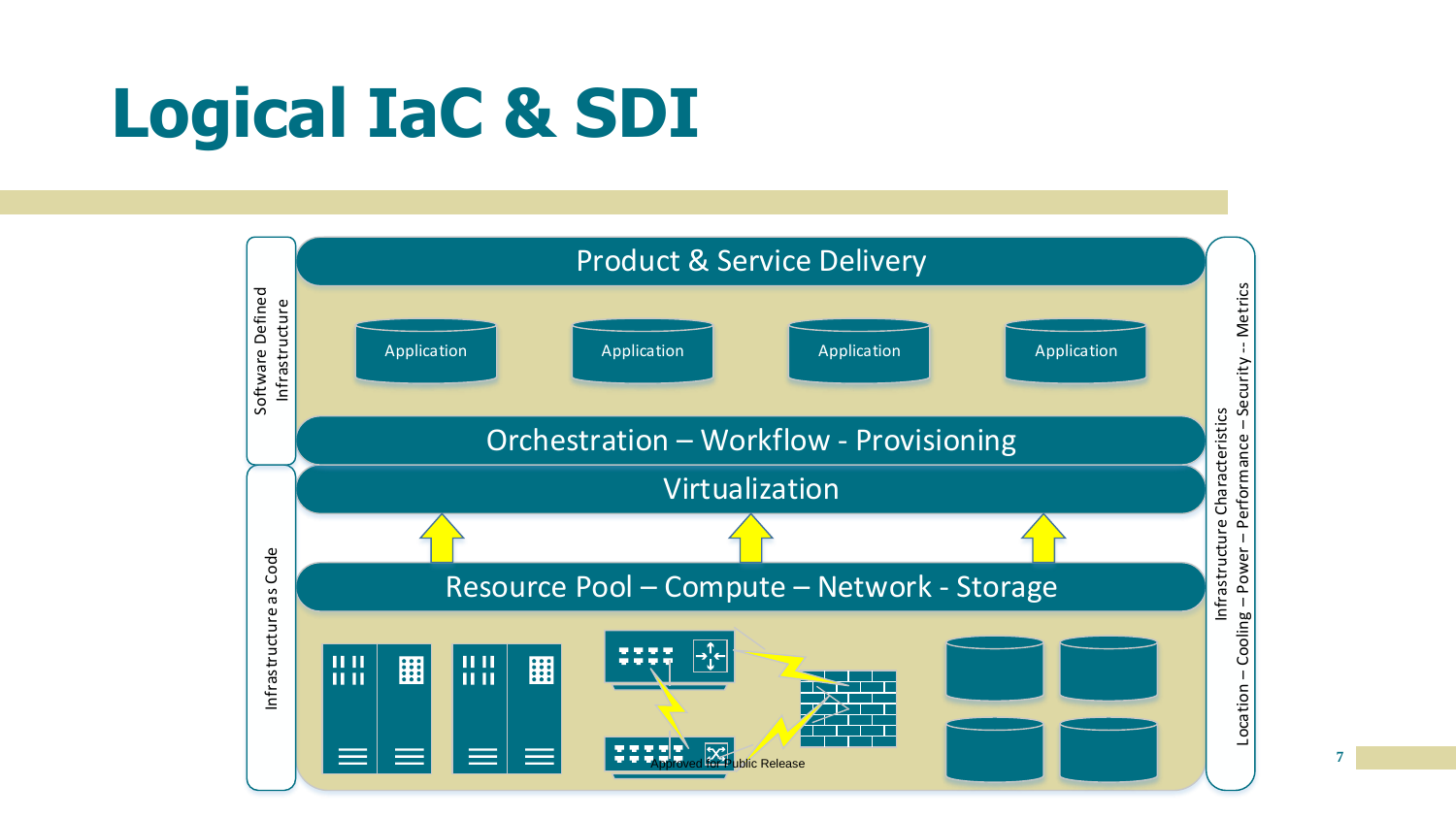## **DevOps Example**

■ Use the power of IaC and SDI to quickly be able to deploy a DevOps pipeline

- From software developer virtual desktop  $\rightarrow$  test and checkout  $\rightarrow$  production
	- Build the DevOps pipeline when you need it  $\rightarrow$  Destroy it when done
	- Automate the provisioning, deployment, test, and delivery

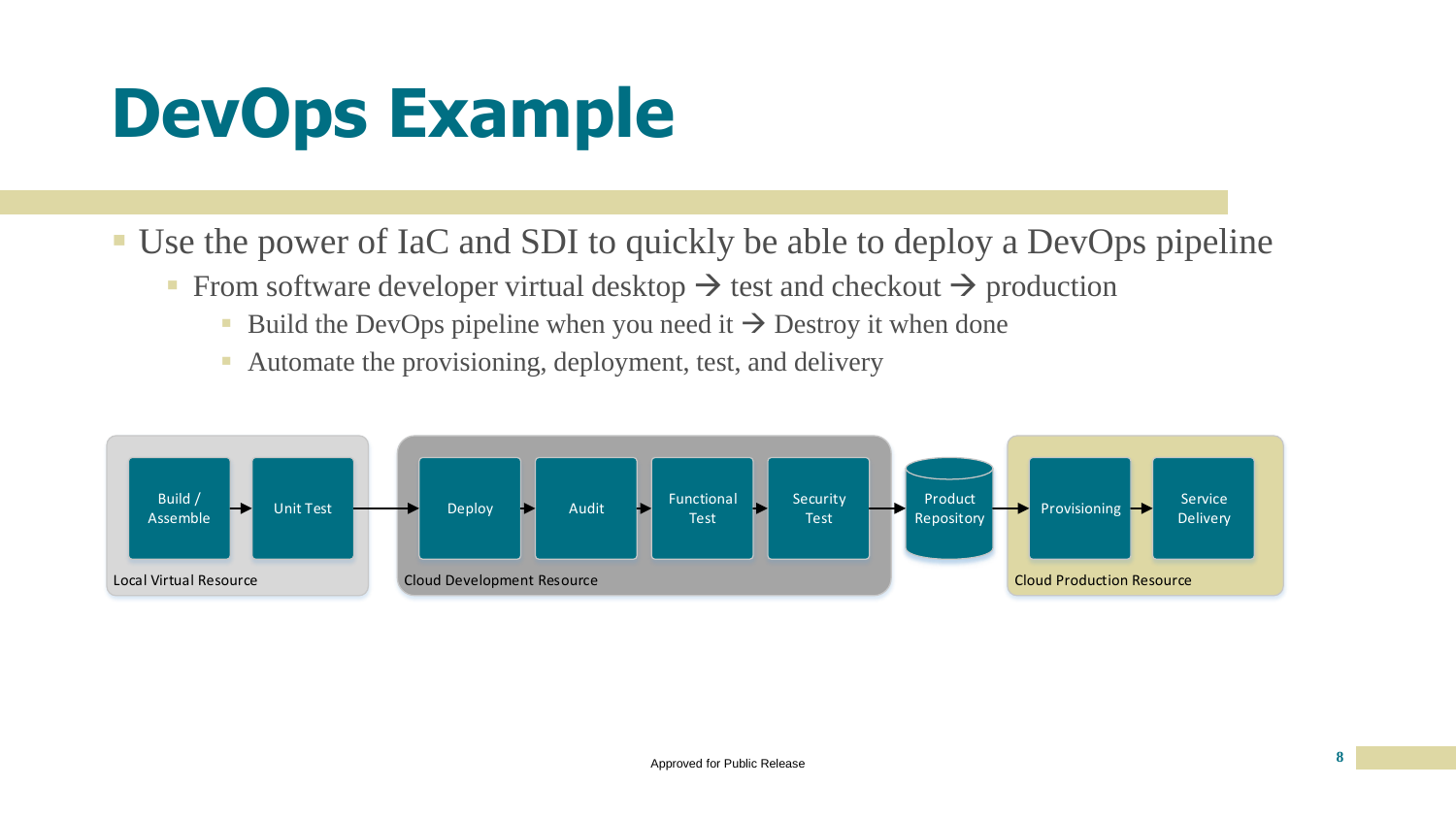## **DevOps Explosion**



Cloud Production Resource

Local Virtual Resource

Cloud Development Resource